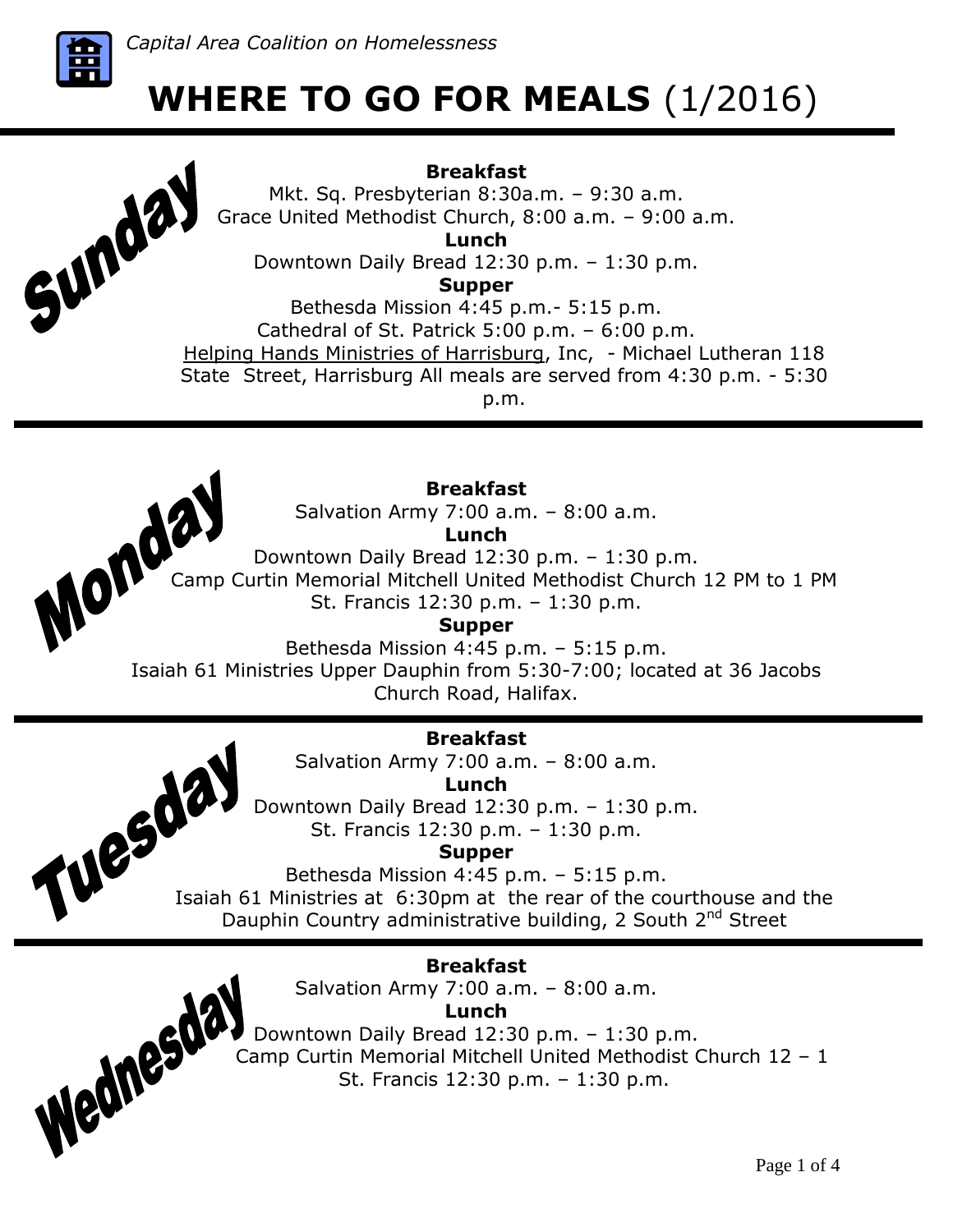Saturda

### **Supper**

Bethesda Mission 4:45 p.m. – 5:15 p.m. Grace United Methodist Church (w/ Bible study) 6:30 – 8:30 pm Isaiah 61 Ministries at 6:30pm at the rear of the courthouse and the Dauphin Country administrative building, 2 South

Street

### **Breakfast**

Salvation Army 7:00 a.m. – 8:00 a.m.

**Lunch**

Downtown Daily Bread 12:30 p.m. – 1:30 p.m. St. Francis 12:30 p.m. – 1:30 p.m. Lunch<br>
Lunch<br>
Downtown Daily Bread 12:30 p.m. – 1:30 p.m.<br>
St. Francis 12:30 p.m. – 1:30 p.m.<br>
Supper<br>
Bethesda Mission 4:45 p.m. – 5:15 p.m.<br>
Helping Hands Ministries of Harrisburg, Inc, - Michael Lutheran 118

**Supper**

Bethesda Mission 4:45 p.m. – 5:15 p.m.

State Street, Harrisburg All meals are served from 4:30 p.m. - 5:30

p.m.

Isaiah 61 Ministries Upper Dauphin from 5:30-7:00; located at 36 Jacobs Church Road, Halifax

### **Breakfast**

Salvation Army 7:00 a.m. – 8:00 a.m.

**Lunch**

Downtown Daily Bread 12:30 p.m. – 1:30 p.m. Camp Curtin Memorial Mitchell United Methodist Church 12 PM to 1 PM St. Francis 12:30 p.m. – 1:30 p.m.

### **Supper**

Bethesda Mission 4:45 p.m. – 5:15 p.m. Helping Hands Ministries of Harrisburg, Inc, - Michael Lutheran 118 State Street, Harrisburg All meals are served from 4:30 p.m. - 5:30 p.m.

### **Breakfast**

Cathedral Parish of St. Patrick 7:15 a.m. – 8:15 a.m. Common Ground Cafe, Unitarian Church Second and last Saturdays of each month 9:00 AM to 11:00 AM. **Lunch**

Downtown Daily Bread 12:30 p.m. – 1:30 p.m. St. Francis 12:30 p.m. – 1:30 p.m.

### **Supper**

Bethesda Mission 4:45 – 5:15 p.m.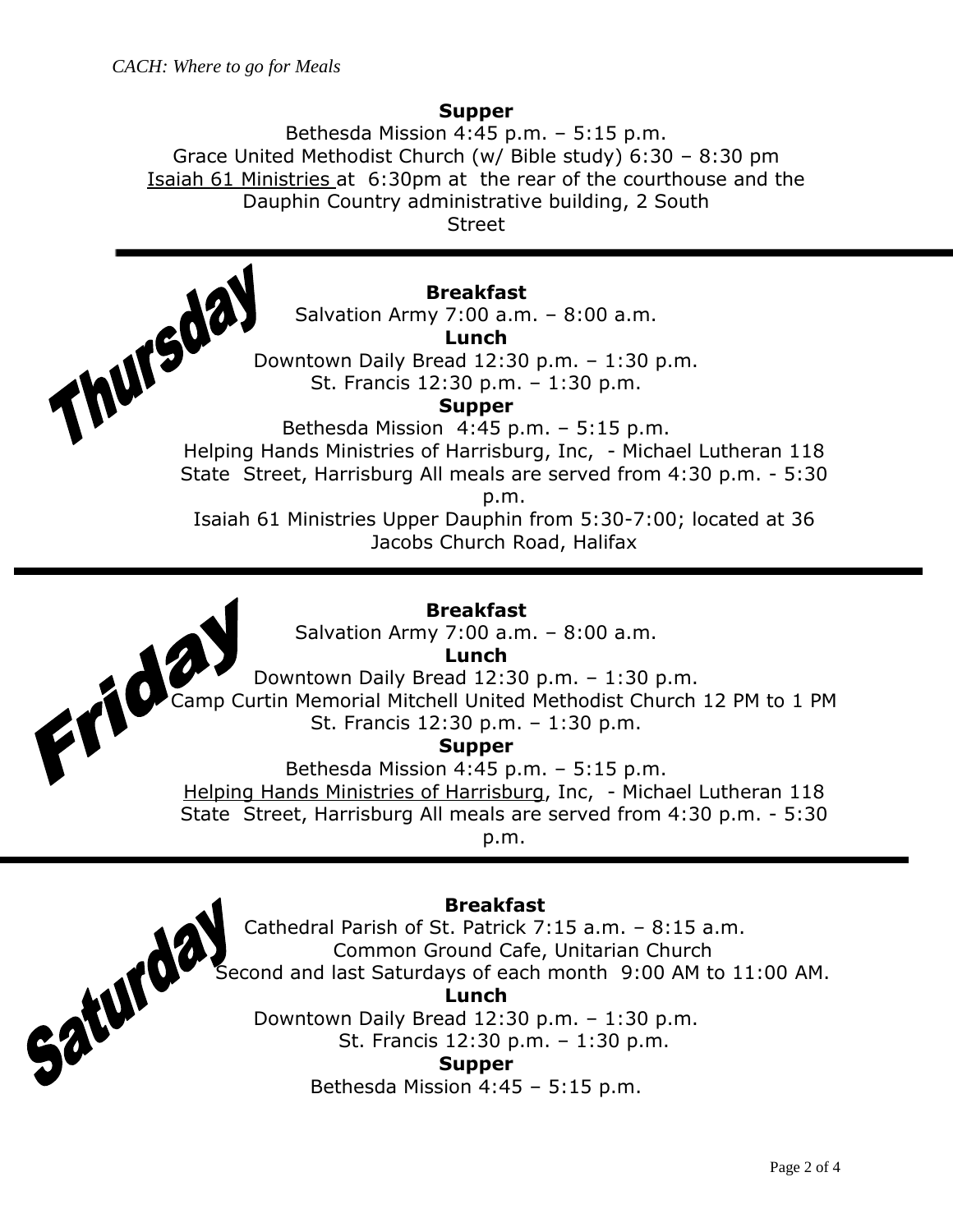### **ADDRESSES FOR MEALS**

# **• Salvation Army**

1122 Green Street Harrisburg (717) 233-6755

# **Camp Curtin Mitchell**

**United Methodist Church**

2221 North  $6^{TH}$  St. **Harrisburg** (717)233-0335

### **Downtown Daily Bread**

234 South Street (Boyd Center) Harrisburg (717) 238-4717

# **St. Francis of Assisi**

1439 Market Street Harrisburg (717) 232-1003

### **Market Square Presbyterian**

21 South River Street **Harrisburg** (717) 257-1270

### **Bethesda Mission**

611 Reilly St. **Harrisburg** (717) 257-4440

#### **Cathedral Parish of St. Patrick**

212 State St. Harrisburg (717) 232-2169 *Handicap Accessible* 

# **• Isaiah 61 Ministries**

53 Union Church Rd Halifax, PA 17032 717-557-5166 or Isaiah61min.org